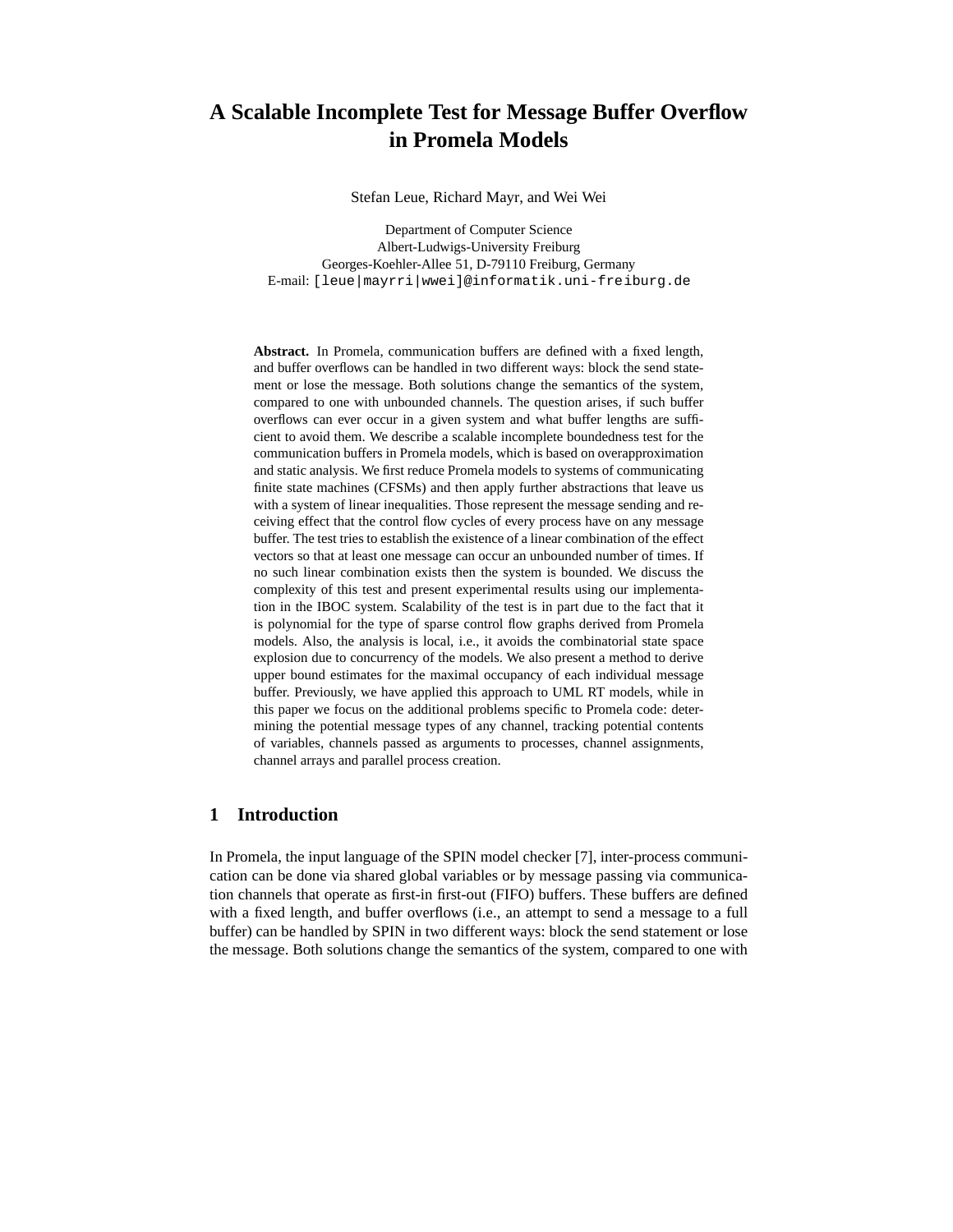unbounded channels. The question arises whether such buffer overflows can ever occur in a given system and what buffer lengths are sufficient to avoid them. Our paper presents an automated test for the occurrence of these buffer overflows in Promela.

Of course, possible buffer overflows can be detected by simulation, or by encoding this question into an LTL model checking problem. However, this normally involves fully exploring the state space. Here we propose a type of boundedness analysis that avoids exhaustively checking all the computations of the model. We describe a scalable incomplete boundedness test for the communication buffers in Promela models, which is based on overapproximation and static analysis. For the test, we first interpret all communication buffers in the model as having unbounded length (instead of the fixed length in their definition) and then try to prove their boundedness, i.e., to establish upper bounds on the maximal reachable occupancy of every buffer. To do this, we first reduce Promela models to systems of communicating finite state machines (CFSMs) and then apply further abstractions that leave us with a system of linear inequalities. Those represent the summary message sending and receiving effect that the control flow cycles of every process have on any message buffer. The test tries to establish the existence of a linear combination of the resulting effect vectors so that at least one message can occur an unbounded number of times. If no such linear combination exists then the system is bounded. By similar techniques it is also possible to derive upper bound estimates for the maximal occupancy of each individual message buffer.

Our test is: (i) Incomplete: Since boundedness for systems of CFSMs is undecidable [4] we work with an overapproximation of the Promela model. Hence, not every instance of a bounded system can be detected. (ii) Safe: If our test returns the result 'bounded' for the overapproximation then the original Promela model is also bounded. The computed upper bounds for maximal occupancy of each individual message buffer also carry over to the original Promela model. (iii) Scalable: Scalability of the test is in part due to the fact that it is polynomial for the type of sparse control flow graphs derived from Promela models. Also, the analysis is local, i.e., it avoids the combinatorial state space explosion due to concurrency of the models.

In precursory work [10] we have successfully applied this approach to boundedness checking of communication channels in UML RT [14, 15] models, using our implementation in the IBOC (*IMCOS Boundedness Checker*) tool that we are currently developing. Promela differs from UML RT in a number of important aspects. In UML RT the different parallel processes in the system are represented by so-called *capsules* which communicate with each other only by message passing. These message passing channels are a priori assumed to be unbounded and the topology of the communication structure is defined statically at compile time. The capsule behaviors are defined through hierarchical state machines whose transitions are triggered solely by message-receive events. These transition can also be labeled with arbitrary programming language code (which we abstract from in our UML RT analysis). Promela, on the other hand, is a concurrent programming language with concurrent processes, referred to as *proctypes*. It's control structure is much more flexible and versatile than that of UML RT, although state machines can easily be modeled in Promela. As opposed to UML RT, in Promela communication between proctypes can be via message passing or shared variables, and the communication topology can be dynamically changed.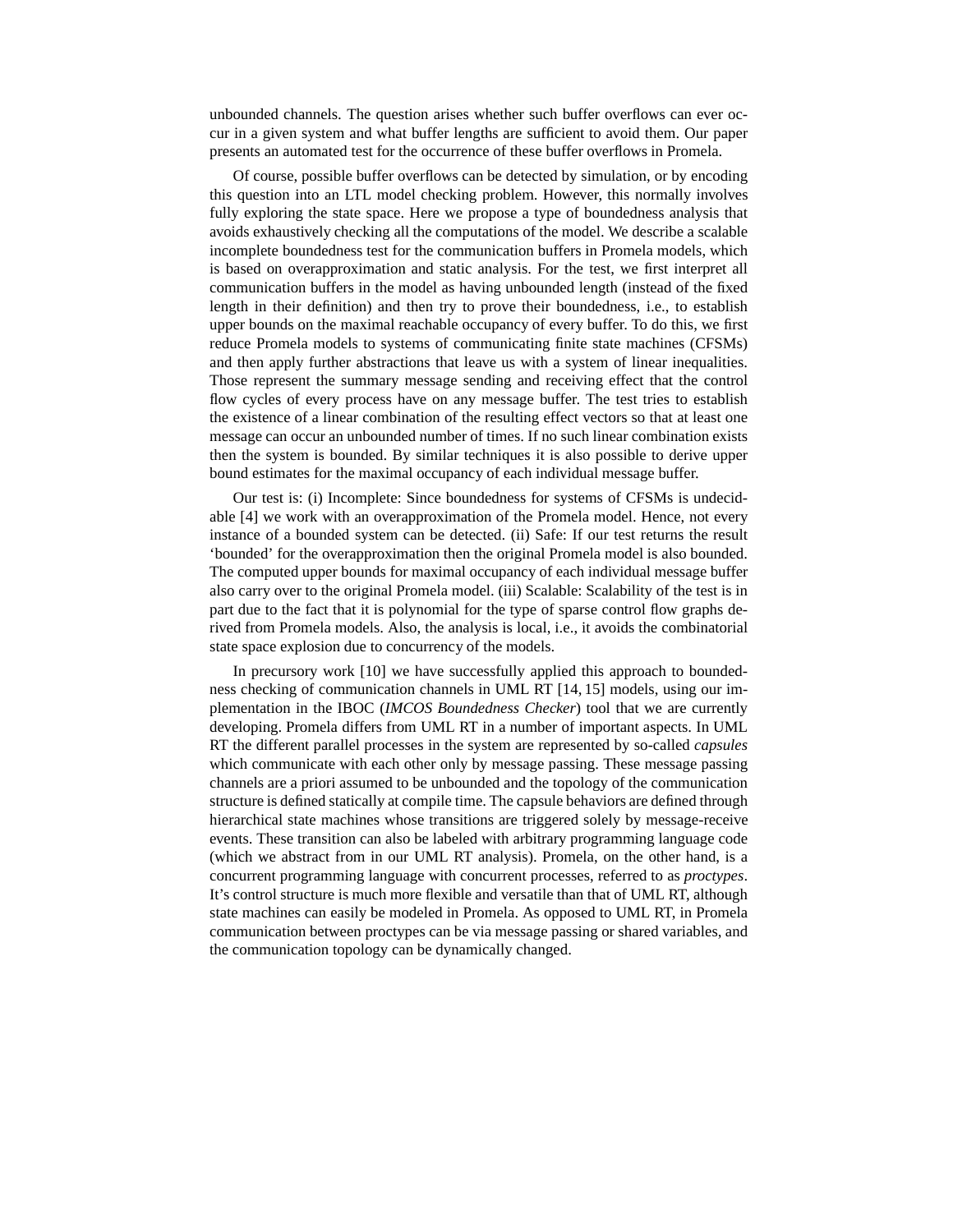However, once the static code analysis is completed and the message passing effect vectors have been determined, the boundedness analysis for the Promela case is identical to the analysis in the UML RT case. The focus of this paper is therefore on the specific problems that have to be addressed when analyzing Promela code in order to determine the message passing effect vectors. Issues that we will consider include

- **–** the identification of message types, since in receive statements these can be referred to by variables whose values are not statically known;
- **–** the passing of channel names as formal parameters during proctype instantiation;
- **–** the replication of identical proctype instances;
- **–** the assignment of channel variables;
- **–** the use of channel array data structures where the arrays are indexed by variables not known statically;
- **–** and the impact of unbounded proctype creation.

*Paper Outline.* For the sake of self-containedness of this paper we review the principle of our boundedness test in Section 2. In Section 3 we describe the solutions to the specific issues in the application of the analysis to Promela. Experimental results are discussed in Section 4. We discuss related work in Section 5 and conclude in Section 6.

# **2 Boundedness Analysis**

For the sake of self-containedness of this paper we now summarize the general principle of our boundedness analysis. A more detailed description can be found in [10].

First, we consider a sequence of conceptual abstractions for Promela models. In every step we obtain a coarser overapproximation of the previous model, for which the boundedness problem is easier to solve. All behavior of the original system is also possible in the overapproximations, i.e., they are monotonous w.r.t. simulation preorder. Furthermore, the abstractions preserve the (upper bounds on the) number of messages in every communication channel (buffer) of the Promela model. In practice, in the IBOC tools, all these abstractions are done in a single step.

*Level 0: Promela code.* We start with the original system model described in Promela, except that we a priori assume that buffers have arbitrary length. For this model (Promela with arbitrary length buffers) boundedness is, of course, undecidable, since the buffers could be used to simulate a Turing-machine tape.

*Level 1: CFSMs.* First, we abstract from the general program code in the model, i.e., variables, arithmetic, etc. We retain only the finite control structure of the program and the message passing behavior via unbounded buffers representing the communication channels. We obtain a system of communicating finite-state machines (CFSMs), sometimes also called FIFO-channel systems [1]. For the CFSM model boundedness is also undecidable [4].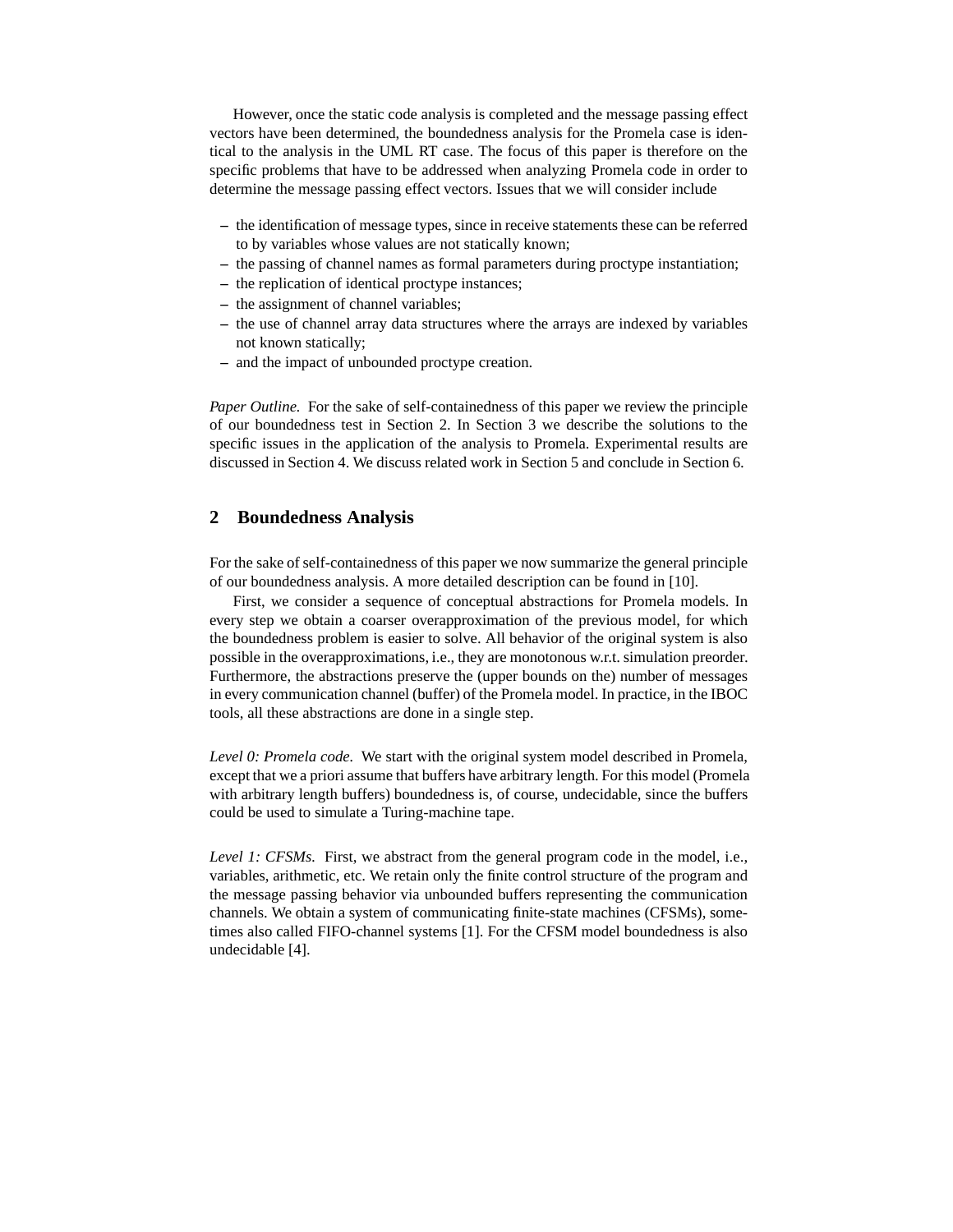*Level 2: Parallel-Composition-VASS.* In the next step we abstract from the order of the messages in the buffers and consider only the number of messages of any given type. For example, the buffer with contents abbacb would be represented by the integer vector  $(2,3,1)$ , representing 2 messages of type a, 3 messages of type b and 1 message of type c. Also we abstract from the ability to test explicitly whether a given buffer is empty. We so obtain a vector addition system with states (VASS) [3]. More exactly, we obtain a *parallel-composition-VASS*. This is a VASS whose finite-control is the parallel composition of several finite automata. Each part of this parallel composition corresponds to the finite control of some part of CFSM of level 1, and to the finite control of a process in the original Promela model. (Parallel-composition-VASS are as expressive, but more succinct than normal VASS.) The boundedness problem for parallel-composition-VASS is polynomially equivalent to the boundedness problem for Petri nets, which is  $EXPSPACE$ -complete [17].

*Level 3: Parallel-Composition-VASS with Arbitrary Input.* We now abstract from activation conditions of cycles in the control-graph of the VASS and assume instead that there are always enough messages, represented by tokens, present to start the cycle. As far as boundedness is concerned, we replace the problem 'Is the system bounded if starting at the given initial configuration?' by the problem 'Is the system bounded for any finite initial configuration?', also referred to asthe *structural boundedness problem*. It has been shown in [10] that this structural boundedness problem for parallel-composition-VASS is co- $\mathcal{NP}$ -complete, unlike for standard Petri nets where it is polynomial [12, 6].

*Level 4: Independent Cycle System.* Finally, we abstract from the fact that certain cycles in the control graph depend on each other. Instead we assume that all cycles are independent and any combination of them is executable infinitely often, provided that the combined effect of this combination on all places is non-negative. The *un*boundedness problem for this abstracted model then becomes the following question: Is there any linear combination (with non-negative integer coefficients) of the effects of simple cycles in the control graph, such that the combined effect is non-negative on all places and strictly positive on at least one place? Since we consider an overapproximation, the original Promela model is surely bounded if the answer to this question is 'no'. Since these effects of simple cycles can be represented by integer vectors, we get the following problem. Given a set of integer vectors, does there exist a linear combination (with non-negative integer coefficients) of them, such that the result is non-negative in every component and strictly positive in at least one. This problem can be solved in time polynomial in the number of vectors by using linear programming techniques.

However, the important aspect is that the time required is only polynomial in the number of simple cycles, unlike at level 3, where the problem is  $co$ - $\mathcal{NP}$ -hard even for a linear number of simple cycles. This is very significant, since for instances derived from typical Promela models, the number of simple cycles is usually small. This is because the typical control-flow graphs of Promela code are (like in programming languages) sparse and often very local. (This is also the general reason why caching works.) Thus the number of different simple cycles derived from this code is typically polynomial rather than (in the worst case) exponential.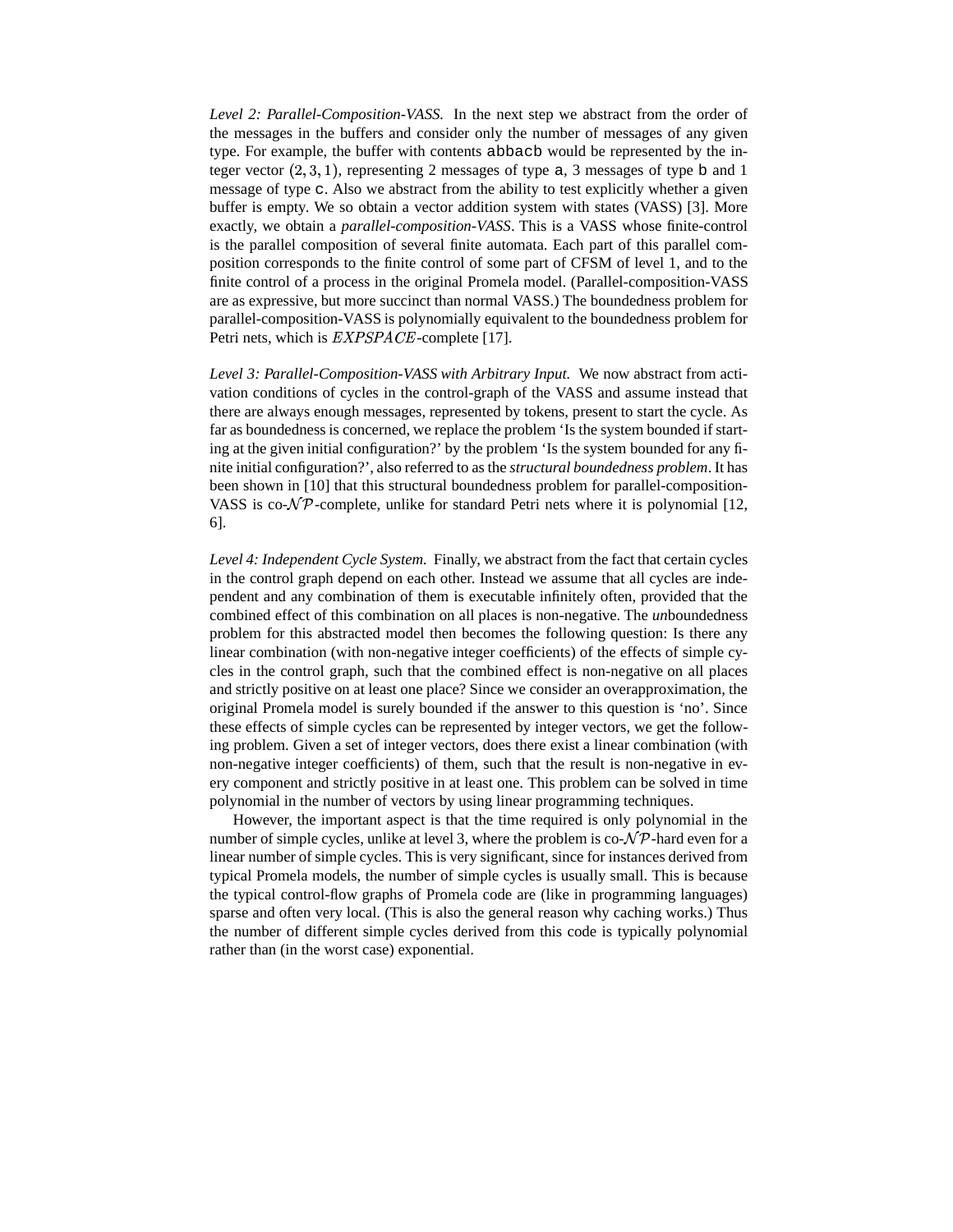*Overall Boundedness Test.* From every simple cycle found in the control structure, a vector can be derived which describes its effect on the unbounded system part. Here, for the Promela model, the vector describes how many messages were altogether added to the buffer. For every buffer and every message type there is one component in each of the effect vectors. The component can be negative if in the cycle more messages of this type were removed from a buffer than added to it. The resulting semilinear system is unbounded if and only if there exists a linear combination with non-negative coefficients of the effect-vectors that is non-negative in every component and strictly positive in at least one component. Formally, this can be described as follows: Let  $v_1, \ldots, v_n \in \mathbb{Z}^k$ be the effect-vectors of all simple cycles and let  $v^j$  be the j-th component of the vector  $v$ . The question then is

$$
\exists x_1,\ldots,x_n\in\mathbb{N}_0.\ \sum_{i=1}^n x_i v_i\geq \mathbf{0}\ \wedge\ \exists j.\ \left(\sum_{i=1}^n x_i v_i\right)^j>0.
$$

3<;

This can easily be transformed into a system of linear inequations and solved by standard linear programming tools. If this condition is true then our overapproximation is unbounded, but not necessarily also the Promela model. The unboundedness could simply be due to the coarseness of the overapproximation. On the other hand, if the condition above is false, then our overapproximation is bounded, and thus our original Promela model is also bounded. Thus, thistest yields an answer of the form "BOUNDED" in case no linear combination of the effect vectors satisfying the above constraint can be found, and "UNKNOWN" when such a linear combination exists.



**Fig. 1.** Effect Graphs of a 2-Process Model

*Example.* Figure 1 describes effect graphs obtained from two communicating processes. The left process sends messages 'a' or 'b' to the right one, and the right process sends messages 'c' to the left one. The three components of the vector describe how many messages 'a', 'b' or 'c' are written (positive values) or read (negative values) in a step. For example, in the step from  $s_2$  to  $s_3$  two messages 'a' and one message 'b' are written and one message 'c' is read. From this graph we obtain the effect vectors  $v_1 = (4, 1, -2)$  and  $v_2 = (-1, -1, 1)$  for the simple cycles. To represent the  $> 0$  condition in the linear inequation system we add a constraint  $3x_1 - x_2 > 1$ . The lincondition in the linear inequation system we add a constraint  $3x_1 - x_2 \ge 1$ . The linear inequation solver returns infeasibility of this system of inequations, and we thus conclude a result of "BOUNDED".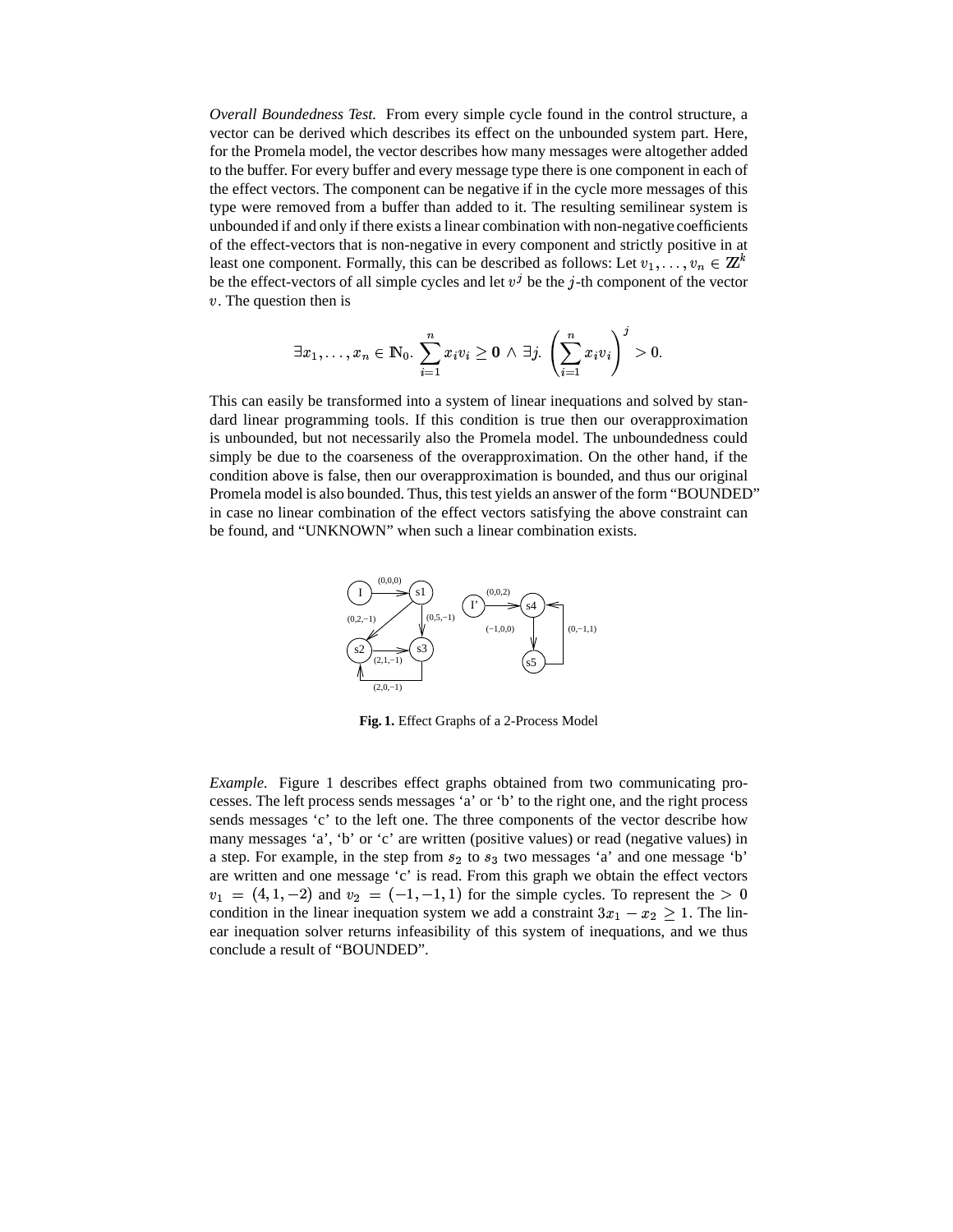*Computing Bounds for Individual Buffers.* A more refined problem is to compute upper bounds on the reachable lengths of individual buffers in the system. In particular, some buffers might be bounded even if the whole system is unbounded. Since normally not all buffers can reach maximal length simultaneously, the analysis is done individually for each buffer  $B$ . This can be done by solving a linear programming problem that maximizes a linear target function  $f_B$  (length of B) on an abstraction level 4 system description. The basic idea is the following. Let  $p$  be a path from the initial configuration to a configuration where  $B$  has maximal length. Then  $p$  can be decomposed into a cyclic part  $p_c$  and an acyclic part  $p_a$ . Since at abstraction level 4 we assume total independence of simple cycles, the effect of  $p_c$  can be described by a linear combination of the vectors describing the effects of simple cycles. It thus suffices to maximize  $f_B$ on this linear combination. Determining the maximal contribution of the acyclic part  $p_a$  is harder since one has to consider all possible combinations of acyclic paths in all parallel processes. (This is generally exponential in the number of parallel processes.) Therefore we only compute an upper bound on the effect of  $p_a$  as follows: Let n be the number of parallel processes and  $p_a^i$  the part of  $p_a$  in the *i*-th process. Let  $E(x)$ the number of parallel processes and  $p_a^t$  the part of  $p_a$  in the *i*-th prooble the effect vector of path x. Then  $E(p_a) := \sum_{i=1}^n E(p_a^i)$ . Now we contain be the effect vector of path x. Then  $E(p_a) := \sum_{i=1}^n E(p_a^i)$ . Now we compute vectors  $r_i$  which are upper bounds on  $E(p_a^i)$ , i.e.,  $\forall p_a^i$ .  $r_i \geq E(p_a^i)$ . The  $r_i$  are computed (in . . . .  $\frac{3}{2}$   $\frac{3}{2}$   $\frac{3}{2}$   $\frac{3}{2}$   $\frac{3}{2}$   $\frac{3}{2}$   $\frac{3}{2}$   $\frac{3}{2}$   $\frac{3}{2}$   $\frac{3}{2}$   $\frac{3}{2}$   $\frac{3}{2}$   $\frac{3}{2}$   $\frac{3}{2}$   $\frac{3}{2}$   $\frac{3}{2}$   $\frac{3}{2}$   $\frac{3}{2}$   $\frac{3}{2}$   $\frac{3}{2}$   $\frac{3}{2}$   $\frac{3}{2}$   $\sim$  . The contract of the contract of the contract of the contract of the contract of the contract of the contract of the contract of the contract of the contract of the contract of the contract of the contract of the co polynomial time) by maximizing individually every component of the possible effect <sup>3</sup> of paths  $p_a^i$ . (For example, if in process i there are two acyclic paths with effects  $(3, 1)$ of paths  $p_a^*$ . (For example, if in process *i* there are two acyclic paths with effer and  $(1, 2)$  then  $r_i = (3, 2)$ .) It follows that  $E(p_a) = \sum_{i=1}^n E(p_a^i) \le \sum_{i=1}^n r_i$ ths with effects  $(3, 1)$ <br> $) \le \sum_{i=1}^{n} r_i$  and thus and  $(1, 2)$  then  $r_i = (3, 2)$ . It follows that  $E(p_a) = \sum_{i=1}^{n} F(i)$ <br>  $E(p_i) = E(p_c) + E(p_a) \leq E(p_c) + \sum_{i=1}^{n} r_i$ . It only 33 September 2014 . It only the remains to solve the linear optimization problem of  $f_B$  on  $E(p)$  over  $E(p_c)$  as explained above.

*Example.* Having established boundedness of the example of Figure 1, we now compute the estimated upper bound for each buffer. First we compute the effect vectors for all non-cyclic paths. They are listed in Table 1 where *init* and *init'* are the initial states of the state machines. Then we take the maxima of the individual components from those effect vectors and construct the overapproximated maximal effect vectors for process Left as  $r_1 = (2, 5, 0)$  and for Right as  $r_2 = (0, 0, 2)$ . Thus d maximal effect vectors for process  $(0, 0, 2)$ . Thus the sum is  $\sum_{i=1}^{n} r_i =$  $(2, 5, 2)$ . We obtain the following two optimization problems  $(1-4 \text{ and } 5-8)$  for the two buffers left-to-right and right-to-left:

| $max: 2-2x_1+x_2$ (1)       | $max: 7 + 5x_1 - 2x_2$ (5) |  |
|-----------------------------|----------------------------|--|
| $2 + 4x_1 - x_2 \ge 0$ (2)  | $2 + 4x_1 - x_2 \ge 0$ (6) |  |
| $5 + x_1 - x_2 \ge 0$ (3)   | $5 + x_1 - x_2 \ge 0$ (7)  |  |
| $2 - 2x_1 + x_2 \ge 0.$ (4) | $2-2x_1+x_2 \ge 0.$ (8)    |  |

Linear Programming returns a value of 6 for the objective function (1) and a value of 18 for the objective function (5). These values represent the estimated bounds for the communication buffers 1 and 2, respectively.

## **3 Promela-specific Issues**

Given a Promela model the first step in the model analysis is to extract from it a system of CFSMs that consists of all state machines of all potentially executing processes.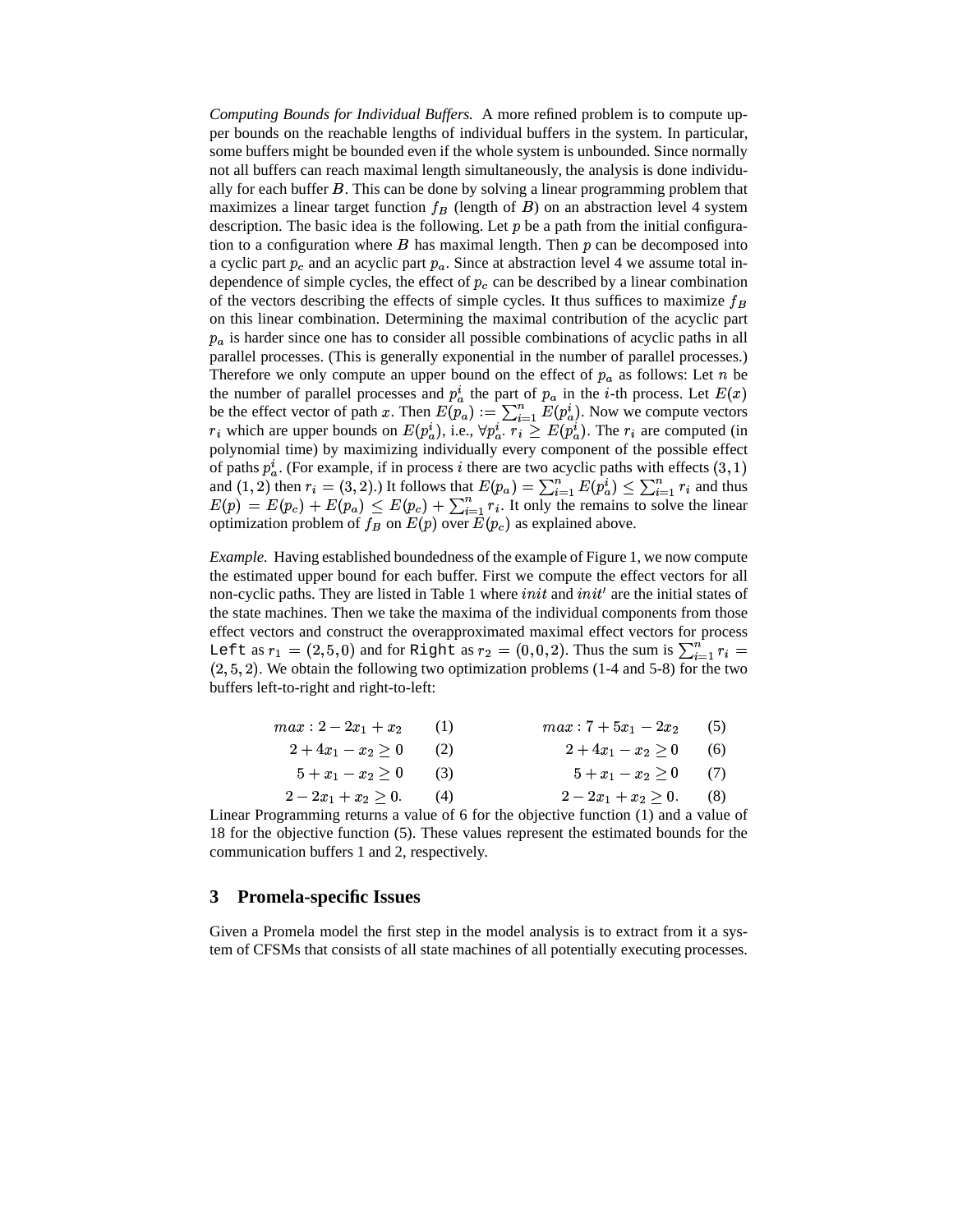| The non-cyclic path The effect vectors The non-cyclic path The effect vectors |            |                                 |            |
|-------------------------------------------------------------------------------|------------|---------------------------------|------------|
| $\langle init, s1 \rangle$                                                    | (0.0,0)    | $\langle init, s1, s2 \rangle$  | $(0,2,-1)$ |
| $\langle$ init, s1, s2, s3 $>$                                                | $(2,3,-2)$ | $\langle init, s1, s3 \rangle$  | $(0.5,-1)$ |
| $\langle$ init, s1, s3, s2 $>$                                                | $(2,5,-2)$ | $\langle init', s4 \rangle$     | (0.0.2)    |
|                                                                               |            | $\langle init', s4, s5 \rangle$ | $(-1,0,2)$ |

**Table 1.** The Effect Vectors for all Non-Cyclic Paths in Figure 1

SPIN can automatically generate a state machine representation for every proctype definition in the model  $<sup>1</sup>$ . The state machine of each actually instantiated process is then</sup> obtained from the state machine of its process type by replacing all formal arguments by the corresponding actual arguments. Figure 2 shows a simple Promela model and the corresponding system of CFSMs. There are two process instances at run time, one of process type  $P$  and the other of process type  $Q$ . Each transition in the state machine representation corresponds to a basic statement in the Promela code  $<sup>2</sup>$  of its process type.</sup> The source state of the transition denotes the entry point of the corresponding statement and the target state denotes the exit point of the statement. Every transition has a guard which is determined by the implicit executability condition of the corresponding statement. The executability of a statement describes under which condition the statement is executable. For instance, the transition from the state 4 to the state 3 is labeled by its corresponding statement  $C?msg1$ . The statement is executable if and only if there is a message  $msg1$  available in the channel  $C$ .



**Fig. 2.** A simple Promela model and the corresponding state machines.

We apply code abstraction to the resulting system of CFSMs. We replace all the statements in the state machines by their message passing effects. The resulting system is called the system of effect graphs. The remaining steps of the analysis, including cycle detection and translating the summary effects of all the cycles into a linear programming problem, are not different from the corresponding steps for UML RT models as described in [10]. In the remainder of this section we discuss several issues that have to be addressed during the Promela code abstraction in order to extract effect vectors

 $<sup>1</sup>$  This is accomplished by invoking the spin -d option.</sup>

<sup>&</sup>lt;sup>2</sup> A basic statement is defined in the Promela language as an indivisible statement such as an assignment statement or a receive statement.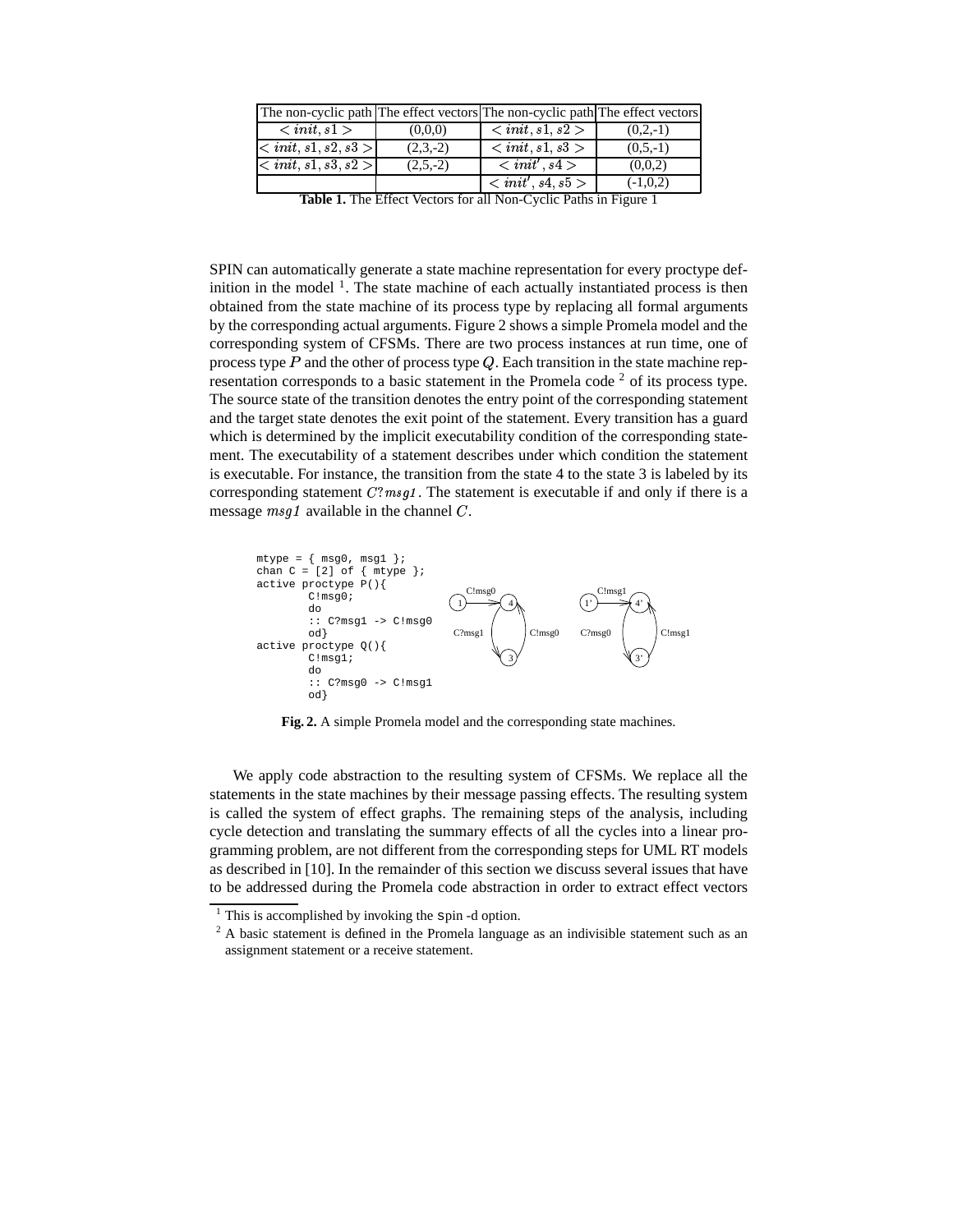from the Promela code that ensure an overapproximation of the system. The resolution of these issues greatly influences the resulting systems of effect graphs, in particular how coarse the overapproximation is.

#### **3.1 Identifying Message Types**

Each component of an effect vector corresponds to a distinct message type. To construct effect vectors we must determine all distinct message types occurring in the model. Before we discuss this problem, we first review the syntactic structure of messages and the message passing semantics in Promela. The structures of the messages are defined in the declarations of the channels that store them. Consider the following channel declarations:

chan C1 = [2] of { mtype, int, bool }; chan C2 = [2] of { int, bool };

Messages can contain any finite number of fields. Each field can be of any well-formed type except arrays. In particular, the channel type  $chan$  is allowed. There is a special type called  $mtype$  that contains user-defined symbolic constants. In the Promela model in figure 2 *mtype* is declared as containing two constants:  $msg0$  and  $msg1$ . In any model, there can be at most one  $mtype$  declaration. A  $mtype$  field is not necessarily contained in every message. For instance, the messages in the channel  $C2$  only contain an integer field and a boolean field.

Consider a send statement of the form  $Ch!e_1, e_2, ..., e_n$  where each  $e_i$  ( $1 \leq i \leq$  $n)$  can be an arbitrary Promela expression. The statement is executable if the channel  $Ch$  is not full. Nevertheless, under our a priori assumption of unboundedness of channels, the send statement is never blocked. The send statement sends the message  $( val(e_1), val(e_2), ..., val(e_n))$  to the channel, where  $val(e_i)$  is the run-time value of  $e_i$ .

For a receive statement  $Ch?e_1, e_2, ..., e_n^3$ , each  $e_i$   $(1 \le i \le n)$  can be a variable, the evaluation  $eval(v)$  of some variable v, or a constant.  $eval(v)$  can be regarded as a constant. But its value is unknown statically. The statement is executable if all the constant expressions match the relative fields in the available message. Otherwise, it is <sup>3</sup> blocked. If  $e_i$  is some variable  $v$  then, if the statement is executable, the corresponding field of the received message is stored into  $v$ .

The constants in a receive statement distinguish among messages containing different values of the relative fields. This allows users to associate with each message a proper piece of code for manipulation. We observe that these constants are often of type  $mtype$ . The variables in a receive statement can never block the execution. They are used to retrieve the relative fields from the received message. Consider the Promela model in Figure 3. The two receive statements in the model use constants of type  $mtype$ to discriminate between the messages of type *exact* and *inexact*. The variable  $x$  stores the data upon receiving, no matter whether the received message type is *exact* or *inexact*, and no matter which integer is transmitted with the message.

<sup>3</sup> Promela knows additional forms of the send and receive primitives, denoted by *!!* and *??*, respectively. They are variants of the basic send and receive statement and only differ in the order in which they add and remove messages from the communication channels. Since our analysis abstracts from the order of messages in the buffer anyway, we do not distinguish these primitives here and map them to their respective base form.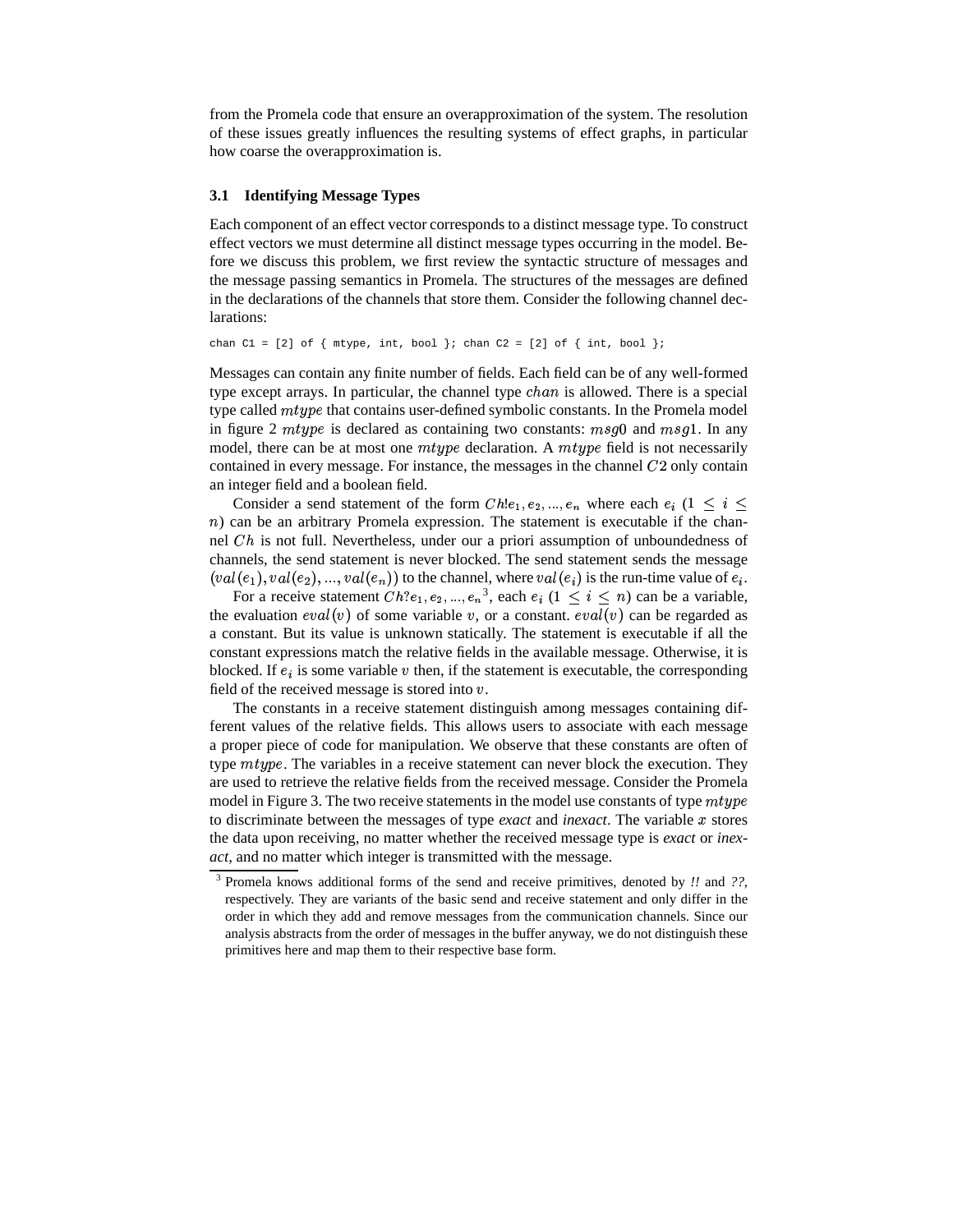

**Fig. 3.** Receive statements

**Fig. 4.** Nondeterministic effect graph

#### $mtype = {msg0, msg1};$ chan C = [2] of {mtype}; chan D = [2] of {mtype}; proctype P(chan X; chan Y){ do :: X?msg0; Y!msg0; Y!msg0 {do<br>}trin run  $P(C, D)$ ; run P(D, D)}

**Fig. 5.** Channel parameters.

For the purpose of our analysis one can regard two messages which have the same structure but disagree on at least one field as being of different types. However, the number of the message types recognized in this way can be very large. It is also not necessary based on the following observation. In the previous example, the messages  $(exact, 5)$  and  $(inexact, 5)$  must be of different types because the model discriminates between them. On the contrary, the messages  $(exact, 5)$  and  $(exact, 7)$  need not to be of different types since the model treats them in exactly the same way. Only the first field of the messages is used to indicate the message types.

Based on the discussion so far, we propose the following solution to identify message types. For any channel  $Ch$  that stores messages with  $mtype$  fields, we identify the types of the messages in  $Ch$  as pairs  $(Ch, mconst)$  where mconst is an mtype constant. We include the channel name into message types because more than one channel can store messages with the same structure, and messages exchanged in different channels must be distinguished. For any channel  $Ch$  that stores messages without *mtype* field, there is only one type, denoted as  $(Ch)$ , for all the messages in  $Ch$ . In this way there are two message types identified for the model in Figure 3:  $(C, exact)$  and  $(C, inexact)$ . This solution simply abstracts away all the non- $mtype$  fields of messages.

This abstraction approach becomes coarse if, in any model, some constants in some receive statements are of other types than  $mtype$ . For instance, if we have a receive statement  $C$ ? (*exact*, 5) in the model in Figure 3, the model discriminates between the messages containing the integer 5 and the messages containing other integers. Then the previously identified types are not sufficient to distinguish messages such as  $(exact, 5$ and (exact, 7). Thus, for any channel *Ch* and receive statement  $Ch?e_1, e_2, ..., e_i, ..., e_n$ , where  $e_i$  is a constant  $c_i$ , those messages containing  $c_i$  in their *i*-th fields and those messages containing other constants in their  $i$ -th fields must be of different message types.

We propose a finer abstraction as follows. For any channel  $Ch$  that is declared as  $\text{chan} \, Ch = [k]$  of  $\{ \text{type}_1, \text{type}_2 \}$ . . . .  $\{xye_n\}$ , the message types are those  $(Ch, \leq$  $d_1, d_2, ..., d_n >$  such that

- $-D_i$  is the domain of the type  $type_i$ .
- $-P(D_i)$  is a partition over  $D_i$  and  $P(D_i) = \{\{const_1\}, \{const_2, \}$  $, \{const_2\}, ..., \{cor$  $,\,...,\{const_{m}\},\$  $\blacksquare$  $\sqrt{n}$  $D_i = \prod_{i=1}^{j=m} \{const_i\}$  sue s a partition over  $D_i$  and  $P(D_i) = \{ \{const_1\}, \{const_2\}, ..., \{const_m\}, \}$ <br>  $j=m \{ const_j \}$  such that each constant  $const_j \in D_i$   $(1 \le i \le m)$  is the *i*-th expression in some receive statement  $Ch?e_1, e_2, ..., const_j, ..., e_n$ .
- $d_i \in P(D_i).$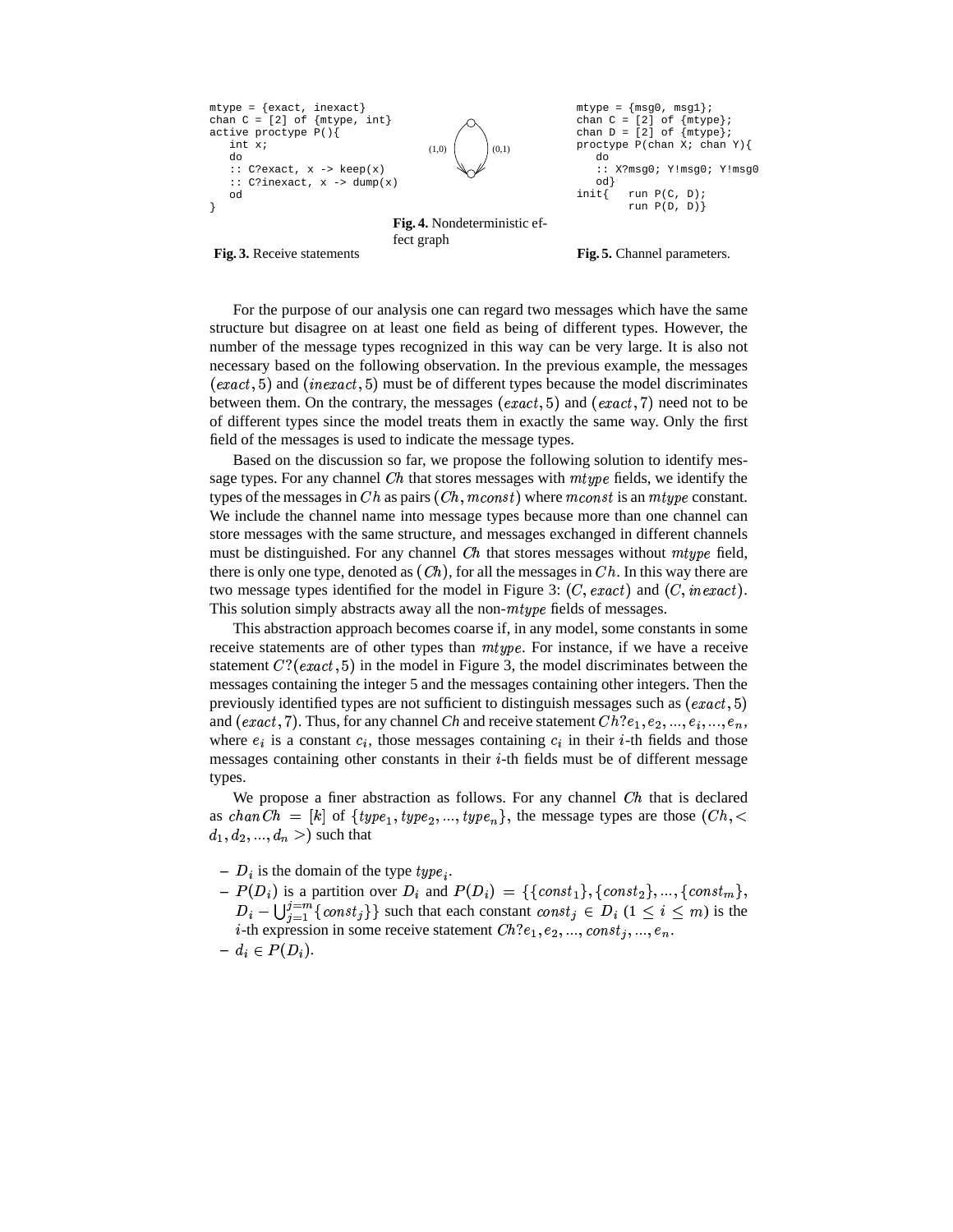For the example in Figure 3 augmented with the receive statement  $C$ ? $exact$ , 5, assuming *I* as the integer domain, we then have four message types as follows:  $(C, \leq)$  $\text{exact}, \{5\} >$ ),  $(C, \lt \text{exact}, I - \{5\} >)$ ,  $(C, \lt \text{inexact}, \{5\} >)$  and  $(C, \lt \text{inexact}, I \{5\}$  >).

#### **3.2 Tracking**  $mtype$  **Variables**

If an expression in a send or receive statement is a variable or the evaluation of a variable, its run-time value is not known statically. This affects our abstraction when the relative field of messages is used to identify the message types. For instance, assume that we have a send statement  $C!x, y$  in the model in Figure 2 where x is a mtype variable and y is an integer variable. We identify all the message types as  $(C, exact)$  and  $(C, \text{inexact})$ . In other words, the integer field of messages is abstracted away. Which type the sent message has depends only on the variable  $x$ . Since we can not generally determine the run-time values for  $x$ , we model the statement as sending nondeterministically any message whose  $mtype$  field is either  $exact$  or  $inexact$ . Therefore, in the resulting effect graph, there are two transitions. Both are leaving from the state corresponding to the entry point of the statement and lead to the state corresponding to the exit point, as shown in Figure 4. The left transition is labeled by the effect  $(1, 0)$  denoting that a message of the type  $(C, exact)$  is sent. The right transition is labeled by the effect  $(0, 1)$ , denoting that a message of the type  $(C, \text{inexact})$  is sent. Thus one obtains a nondeterministic choice between two transitions, as shown in Figure 4.

As mentioned before, there is at most one  $mtype$  declaration in a model. All constants of type *mtype* can be used by any send or receive operation on any channel. However, most channels usually use only a small portion of all  $mtype$  constants. If we can determine for each channel the range of the  $mtype$  constants it uses, we only need to consider those constants in the range for the nondeterministic modeling of message passing. So we could obtain a finer overapproximation. Our approach works by statically tracking possible values of  $mtype$  variables.  $mtype$  constants are numerical symbols. The Promela language allows for arithmetic operations on  $mtype$  constants or variables. If  $mtype = {msg0, msg1}, msg0 \text{ and } msg1 \text{ are internally represented}$ by the compiler as integers 2 and 1, respectively. The statement  $v = msg0 + msg1$  is syntactically valid and the  $mtype$  variable  $v$  is assigned the value 3. Note that this value is outside the range of the integers for representing a  $mtype$  constant in this example. However, Spin does not report such a range error. Arithmetic operations over the  $mtype$ domain make it extremely hard to track  $mtype$  variables. Due to these reasons, we exclude the usage of arithmetic operations over  $mtype$  from our analysis. Hence there are only three ways to change the value of a  $mtype$  variable: through an assignment, through a receive statement, or through argument passing.

We propose a solution to determine the ranges for the channels for the coarser approach of identifying message types. That means all non- $mtype$  fields of messages are abstracted away. The rules for updating the ranges for  $mtype$  variables and channels are given as follows, where  $v_1$  and  $v_2$  are mtype variables, monst is a mtype constant, and  $Ch$  is a channel:

- Initially all the *mtype* variables and channels have the empty set as the ranges for them.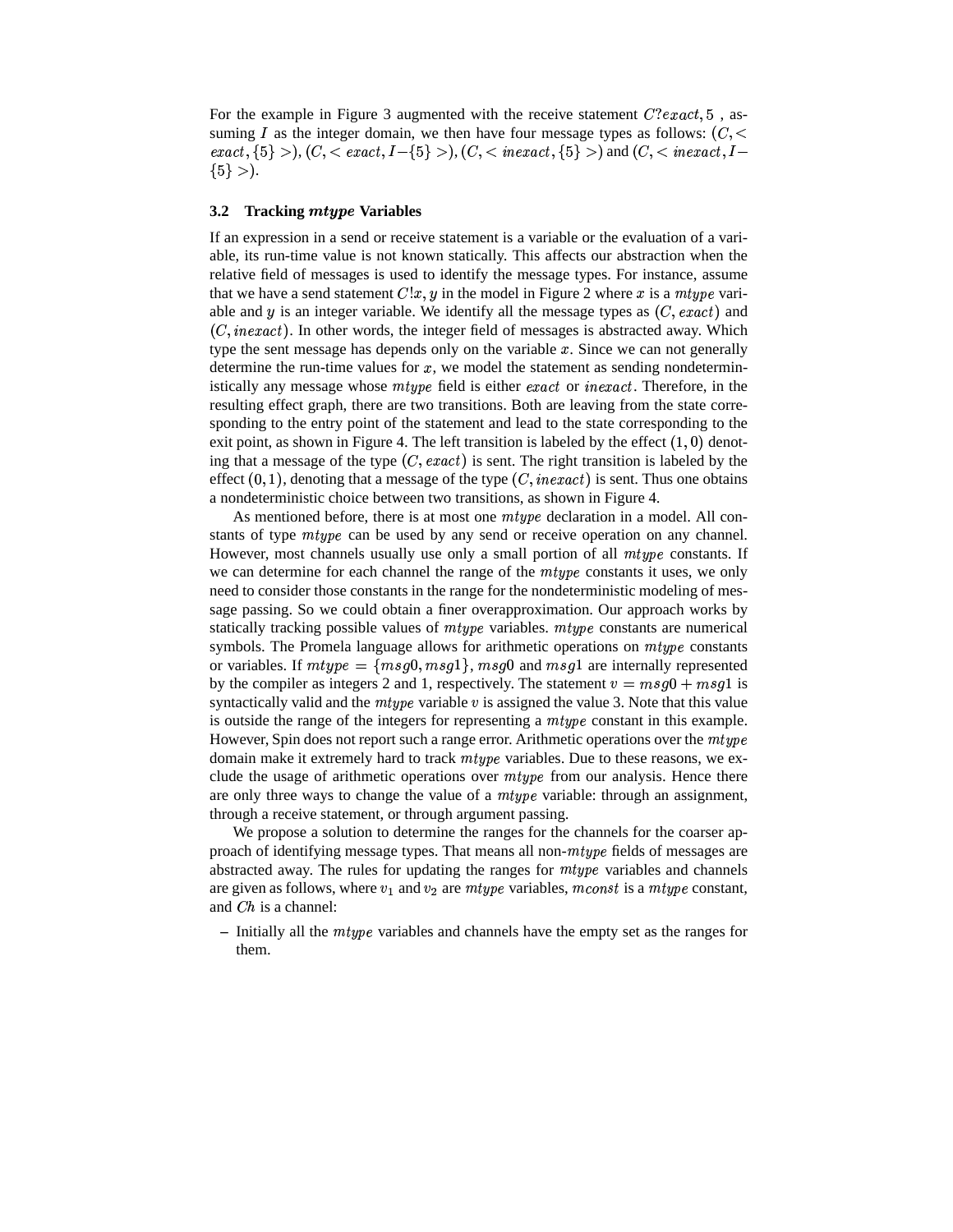- $\overline{\phantom{a}}$  For the assignment  $v_1 = mconst$ , add mconst to the range of  $v_1$ .
- For the assignment  $v_1 = v_2$ , add all the constants in the range of  $v_2$  to the range of  $v_1$ .
- For the send statement  $Ch!e_1, ..., v_1, ..., e_n$ , add all the constants in the range of  $v_1$ to the range of  $Ch$ .
- $-$  For the send statement  $Chle_1, ..., mconst..., e_n$ , add monst to the range of  $Ch$ .
- $-$  For the receive statement  $Ch?e_1, ..., v_1, ..., e_n$ , add all the constants in the range of *Ch* to the range of  $v_1$ .
- $-$  Assume a process type defined as *proctype*  $P(...; mtype v_1; ...)$ . For  $run P(..., v_2, ...)$ , add all the constants in the range of  $v_2$  to the range of  $v_1$ .
- $-$  Assume a process type defined as *proctype P*(...; mtype  $v_1$ , ...). For run *P*(..., mconst, ...), add *mconst* to the range of  $v_1$ .

After determining the range of a channel  $Ch$ , we may reduce the number of distinct message types. For instance, if the domain of the  $mtype$  constants is  $D$  and the range of Ch is  $D_{ch} \subset D$ , then any message type  $(Ch, mconst)$  can be discarded if mconst  $\in$  $D - D_{ch}.$ 

#### **3.3 Channel Arguments**

In Promela models, process types can be parameterized. For any process type that has formal arguments as channels, its instances with different instantiations of the channel arguments have different message passing behaviors. Consider the Promela model in Figure 5, where two running instances of process  $P$  are created. We refer to them as  $p_1$ and  $p_2$ . The process  $p_1$ , instantiated as  $P(C, D)$ , accepts two different channels as the actual arguments. The process  $p_2$  instantiated as  $P(D, D)$  accepts the same channel D for both the formal arguments X and Y. We can easily observe that  $p_1$  alone does not cause any unboundedness, while  $p_2$  floods the channel D by messages  $msg0$ .

#### **3.4 Replication of Proctypes**

As shown above, different instances of some procedure with different channel arguments differ w.r.t. the boundedness of the channels. However, several parallel instances of some proctype with the same channel arguments do not contribute more to a potential unboundedness than just one, as far as our analysis is concerned. This is because in our abstraction level 4 (see Section 2) we assume all control-flow cycles to be independent. Thus two parallel copies of a procedure do not contribute more different control-flow cycles than just one.

#### **3.5 Channel Assignments**

The channel names specified in a Promela model are actually variables of the type *chan*. At run time, Spin maintains a set of actual channels called queues, and each channel variable keeps a pointer to a specific queue. The queue pointed to by a channel variable can be changed through channel assignments. Consider the Promela model in Figure 6. The channel  $C$  and  $D$  initially point to two separate queues. After the assignment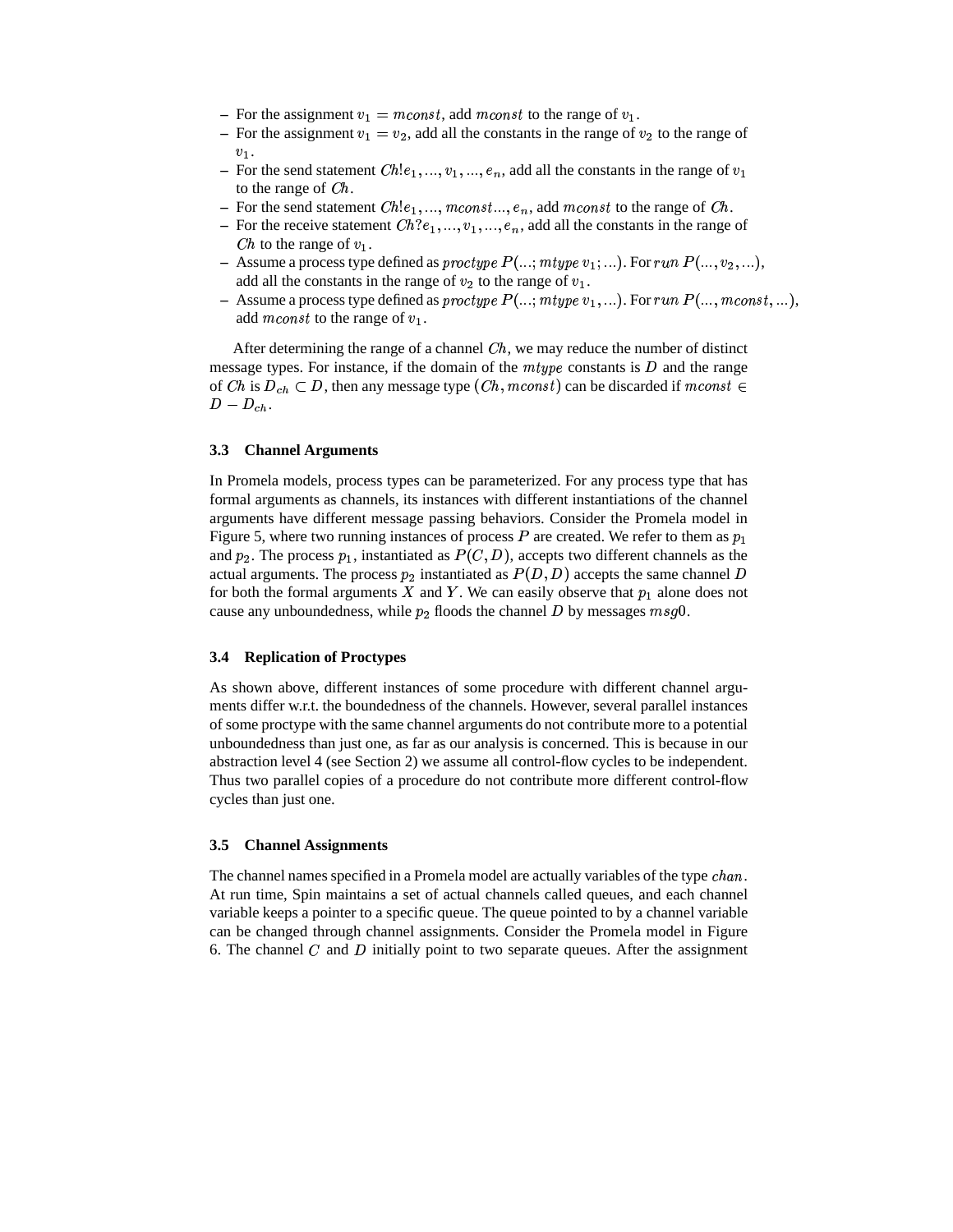```
mtype = { msg0, msg1 };chan C = [2] of \{ mtype \};<br>chan D = [2] of \{ mtype \};active proctype P(){
      C = Ddo
      :: C?msg0; D!msg0; D!msg0
      od}
                                                              mtype = { msg0, msg1 };chan C = [2] of { mtype };
chan D = [2] of { mtype };
                                                              active proctype P(){
                                                                    do
                                                                    :: C?msg0; D!msg0; D!msg0
                                                                     od;
                                                                     C = D; }
```
**Fig. 6.** A Promela model

**Fig. 7.** A Promela model

 $C = D$ , C points to the same queue as pointed by D. It's easy to see that this queue is flooded by messages  $msg0$ .

A simple abstraction works as follows. Wherever we find a channel assignment  $Ch_1 = Ch_2$  in the model, we merge the channels  $Ch_1$  and  $Ch_2$  into a single channel. That means one does not discriminate between the messages in  $Ch<sub>1</sub>$  and the messages in  $Ch_2$ . This is an overapproximation since we abstract from message orders. This solution is relatively coarse because a channel assignment does not necessarily affect all parts of the model. Consider the Promela model in Figure 7. Apparently the channel assignment  $C = D$  does not affect the loop in the process type P where C and D still point to separate queues.

We propose a finer overapproximation based on the notion of strongly connected components (SCCs). A SCC in a directed graph is a subgraph in which any vertex is reachable from any other vertex. If we collapse all the vertices in the same SCC into a single vertex, we obtain a directed acyclic graph (DAG). In the DAG each vertex denotes a SCC in the original graph. Each transition from the state  $SCC<sub>1</sub>$  to the state  $SCC<sub>2</sub>$  corresponds to a transition in the original graph from one of the states in  $SCC<sub>1</sub>$ to one of the states in  $SCC<sub>2</sub>$ . We derive the DAGs from the state machines of the running processes that contain channel assignments. It's obvious that a channel assignment in some SCC can only affect those SCCs reachable from it in the DAG of SCCs. For parallel processes, a channel assignment in one process can affect every part of every other process running in parallel. In this setting the effect vectors are constructed with separate components for different channels. However, at program locations where two channels are possibly identical, messages are nondeterministically sent to either channel. This encoding has the same effect as the unification of channels described above.

#### **3.6 Channel Arrays**

A set of channels can be declared as an array, e.g., *chan*  $C[3] = [5]$  of  $\{$  mtype $\}$ . The channel array  $C$  consists of three channels indexed by integers between  $0$  and  $2$ . For instance, the statement  $C[1]!msg$  sends a message to the channel indexed at 1. When an index is a variable, its value is generally not known statically. For instance, the statement  $C[i]!msg$  uses an integer variable i to index the array element. A simple solution is to model the statement as nondeterministically sending the message to any element of  $C$ , assuming that the run-time values of  $i$  always fall inside the range of the channel array indices. A finer approach is to statically track the index variable  $i$  to determine its range in a similar way as tracking  $mtype$  variables. However we cannot exclude arithmetic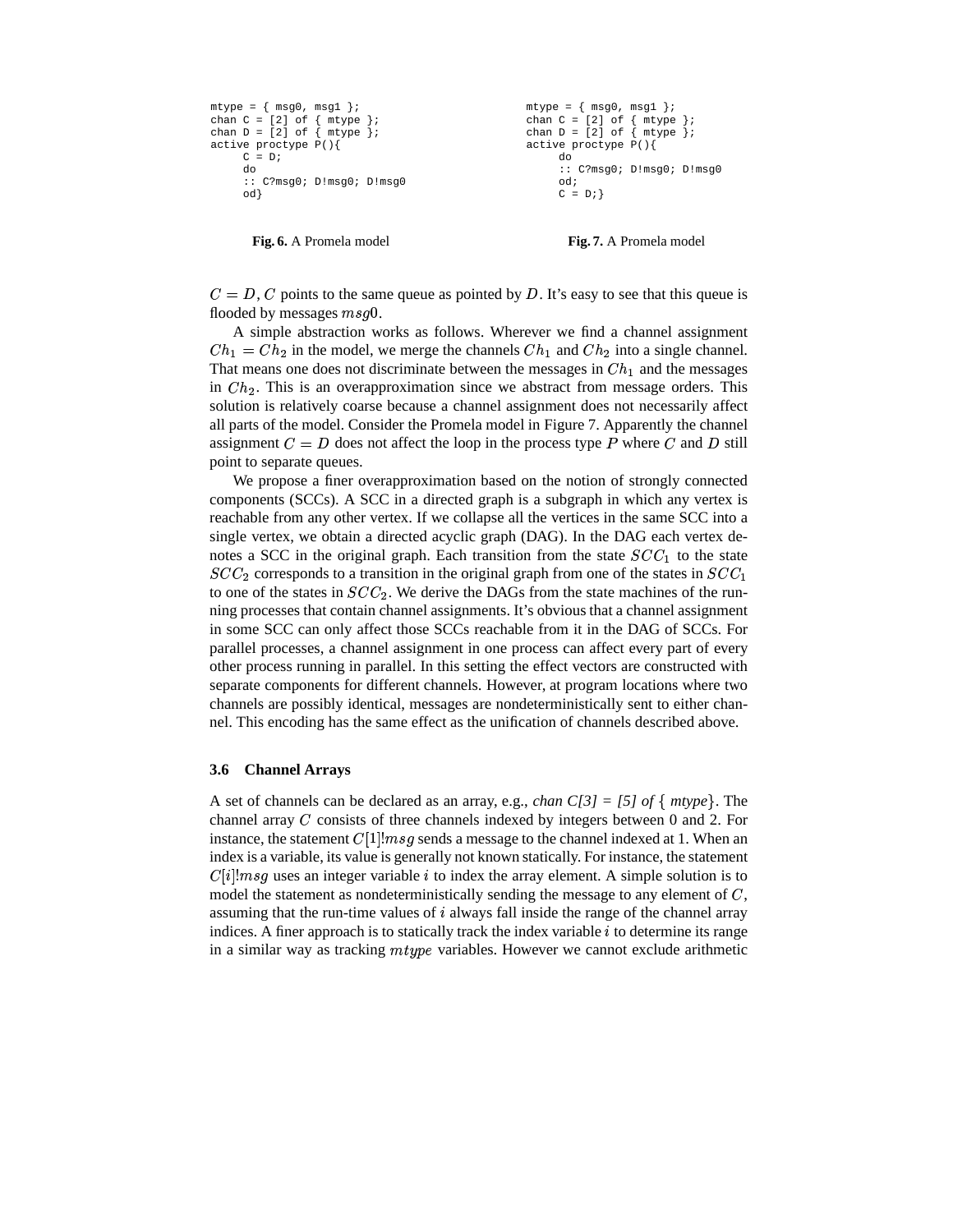operations over integers. Whenever an arithmetic expression is met in an assignment, or in a receive statement, or in an argument passing, we have to set the range of the affected variable to the range of the channel array indices.

#### **3.7 Unbounded Process Creations**

The SPIN model checker limits the number of parallel processes to an implementation dependent constant which is in most installations 255. If one takes such a limit for granted then process creation alone could not lead to channel unboundedness. However, the Promela language could just as well be interpreted without this limitation. Here we show how unbounded parallel process creation could lead to channel-unboundedness (even in the absence of cycles in the control-flow graphs), and how our method could handle this problem.

Unbounded process creations can result in unbounded channels. There are two kinds of unbounded process creations. One kind is through local loops as demonstrated by the Promela model in Figure 8. The instance  $p$  of the process type  $P$  repeatedly creates instances of the process type  $Q$ . There is an execution where every new instance of  $Q$ immediately sends a message  $msg0$  to the channel C after p creates it, and then stops there for p to create another new instance of Q. This floods C with messages  $msg0$ .



**Fig. 8.** A Promela model (left), the state machine of a running process of  $Q$  (middle), and the modified state machine with replication transitions (right).

The unboundedness of  $C$  can not be detected from the state machine of any instance of  $Q$  as shown in the middle of the figure. A straightforward solution is to add an extra backward transition from each state in the state machine to the initial state. These transitions are called replication transitions. The modified state machine is on the right in the figure. Now we can determine the loop  $(I, 1, I)$  as the cause of the flooding of channel  $C$ .

The other kind of unbounded process creations is through self-creations or mutual creations. An example for self-creation is the Promela model in Figure 9. The channel  $C$  is unbounded because any new instance of  $P$  is self-created and every instance sends a message to the channel. The unboundedness is not detected from the state machine of any running process of  $P$  as shown in the middle of the figure. Similarly we use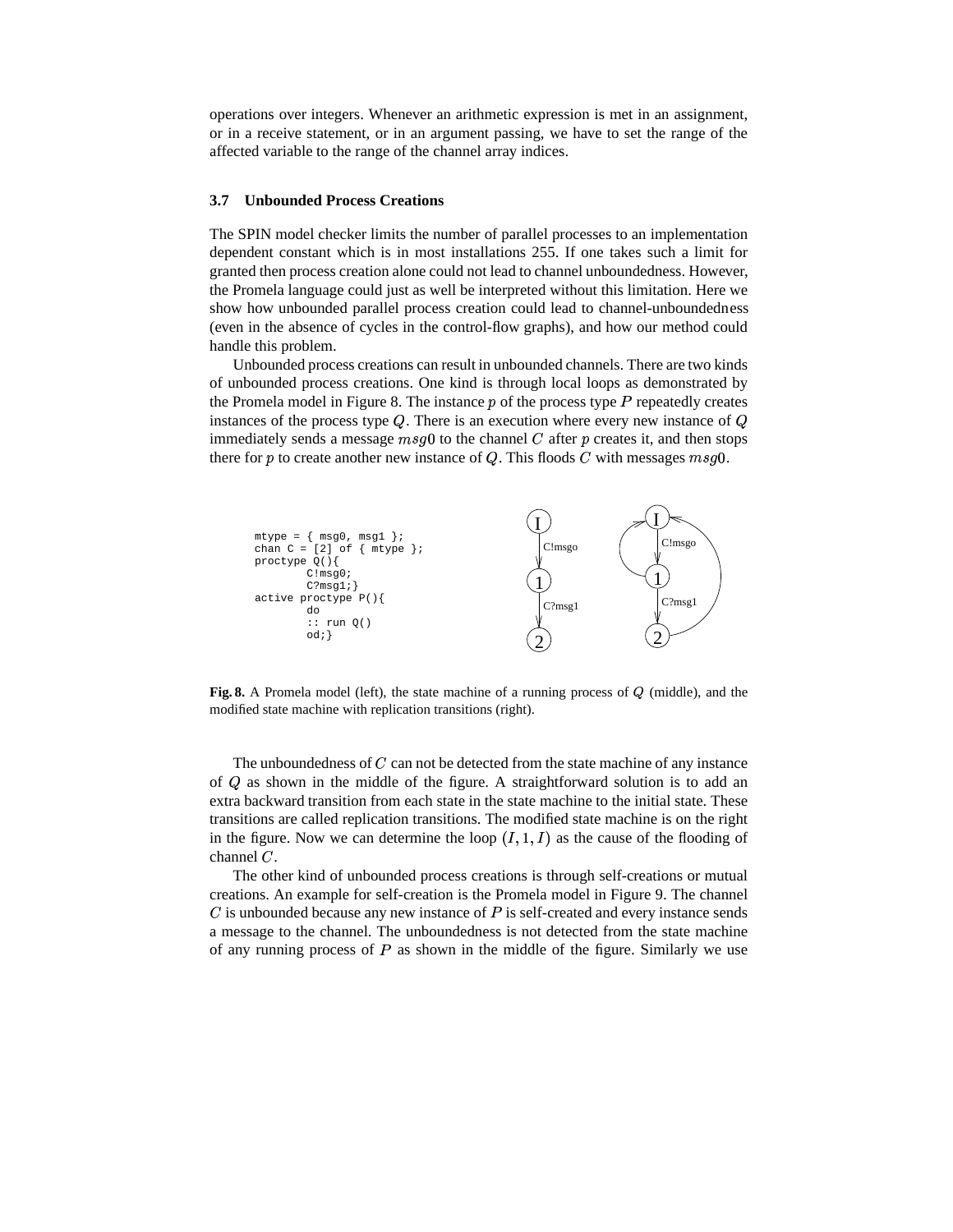replication transitions to detect self-creations. But we only need to add a replication transition for those states corresponding to the entry points of self-creations. So in the modified state machine on the right of the figure, there is no backward transition from state 2. The execution of any instance of  $P$  can never reach there before it creates a new instance.



Fig. 9. A Promela model (left), the state machine of a running process of  $P$  (middle), and the modified state machine with replication transitions (right).

Now consider the situation that the unbounded process creations are through *mutual* invocation, as demonstrated by the Promela model in Figure 10. An instance of P creates an instance of  $Q$  that creates an instance of  $R$ . This instance of  $R$  creates in turn another new instance of P. The channel C is flooded with messages  $msg0$  at run time.

One way of dealing with this is to use replication transitions again to detect the unboundedness caused by mutual creations. But for any process, the replication transition would not target its own initial state since it is not self-created. Instead, for instance, the replication transition from the state 1 of the state machine of a  $P$  instance transfers the control to the initial state of the state machine of a  $Q$  instance. In this way, several previously independent state machines are united to one much larger state machine. Thereby our boundedness analysis would no longer be local to individual processes, but had to consider the complete system, which would significantly increase its complexity. In fact, unlike before, the time required would then be exponential in the number of parallel components, even if each individual component contains only a polynomial number of simple cycles.

A second solution would be to add local replication transitions, just like in Figure 9, in every process which can, directly or indirectly, call itself. This is a safe, but coarser, overapproximation of the solution in Figure 10. The advantage is that one avoids interprocess transitions and thus keeps the boundedness analysis local and efficient.

# **4 Experimental Results**

In this section we present experimental results using a prototype implementation of our analysis algorithms in the IBOC tool. As case studies we use the *2-Proctype* model that is given in Figure 11, a Promela model of the *Alternating Bit Protocol*, and a Promela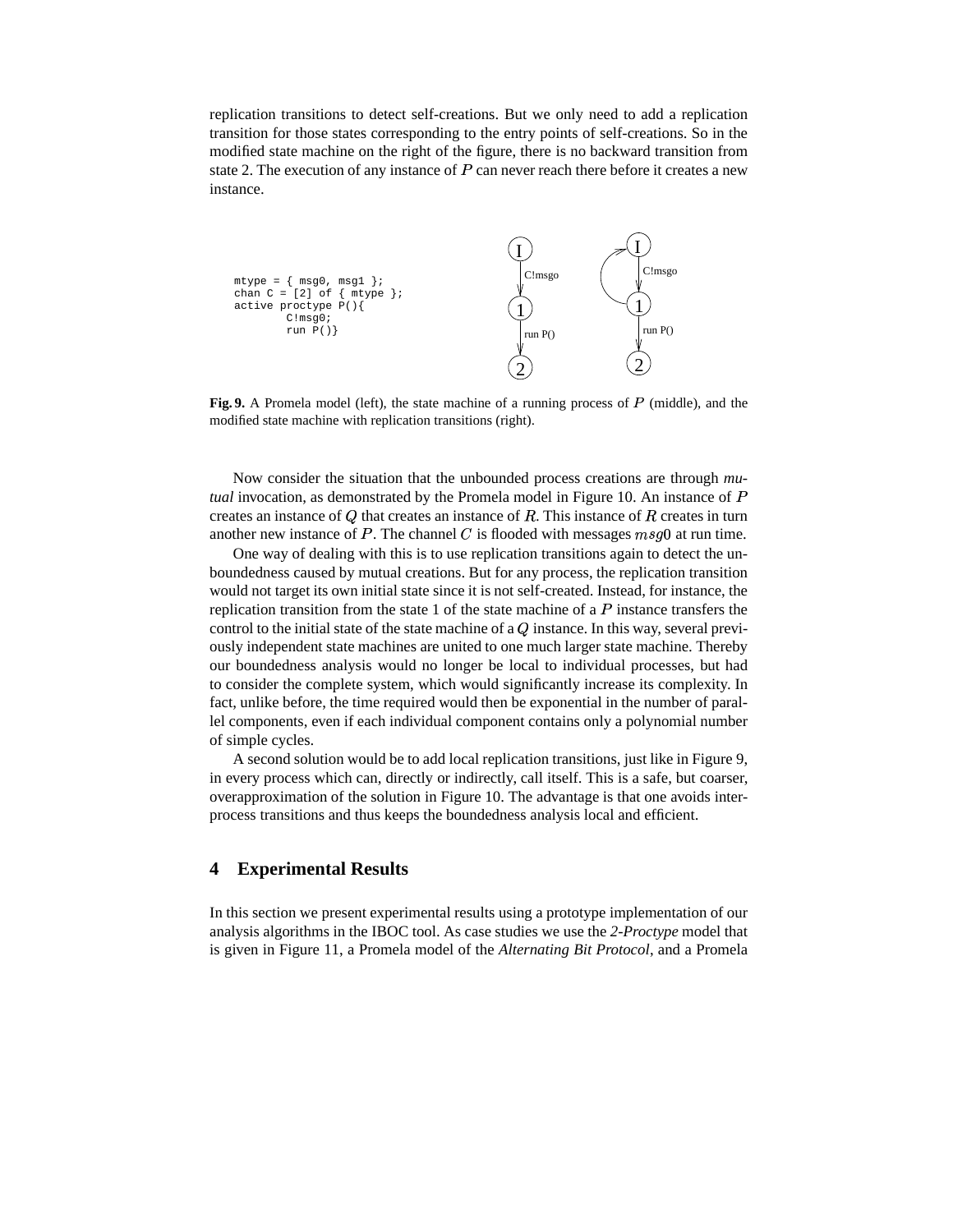

**Fig. 10.** A Promela model (left), the united state machines with replication transitions (right).

model of the CORBA *General Inter-ORB Protocol* (GIOP) [9]<sup>4</sup>. IBOC uses to LP-SOLVE tool for the linear programming tasks. All experiments were performed on a two processor 1GHz Pentium III PC with 2 GB of memory. Table 2 gives some statistics regarding the complexity of these models as well as the computational effort for the analysis with IBOC.

```
mtype = { c, b, a };
chan AB = [25] of { mtype };
chan BA = [25] of { mtype };
active proctype A(){
s1: if
          :: BA?c -> AB!b; AB!b; goto s2
          :: BA?c -> AB!b; AB!b; AB!b; AB!b; AB!b; goto s3
          fi;
  s2: if
          :: BA?c -> AB!a; AB!a; AB!b; goto s3
          fi;
  s3:
             BA?c -> AB!a; AB!a; goto s2
          fi}
                                                                                                      active proctype B(){
BA!c;
BA!c;
                                                                                                                goto s4;
                                                                                                        s4: if<br>\therefore \lambda P2sqoto s5
                                                                                                                fi;
                                                                                                        s5:
                                                                                                                    AB?b -> BA!c; goto s4
                                                                                                                 fi;}
```
**Fig. 11.** The 2-Proctype Promela Model.

In IBOC, the full range of abstractions as discussed in Section 3 is not yet implemented. We use the finer abstraction proposed in Section 3.1 to identify message types. We are tracking *mtype* variables as discussed in Section 3.2. Since we can not exclude arithmetic operations over the integer domain, whenever we encounter an arithmetic expression in an assignment to a variable, we set the integer domain as the range of the variable. We collect all process creation statements to record channel argument passing for each running process. We adopt the coarser of the abstractions proposed in Section 3.5 to deal with channel assignments. We use some tracking of integer variables to narrow down channel array index values. We don't consider the unbounded process creation problem at all since SPIN allows no more than 255 concurrent proctype instances.

IBOC returned a result of "BOUNDED" for the 2-Proctypes model. The estimated bounds were 20 for the channel  $AB$  and 6 for the channel  $BA$  which allows us to reduce the channel size compared to the values in the original model. This entails a significant

<sup>&</sup>lt;sup>4</sup> The Promela sources for the IBOC model that we use are freely available from URL http://tele.informatik.uni-freiburg.de/leue/sources/giop/giop-sttt.tar.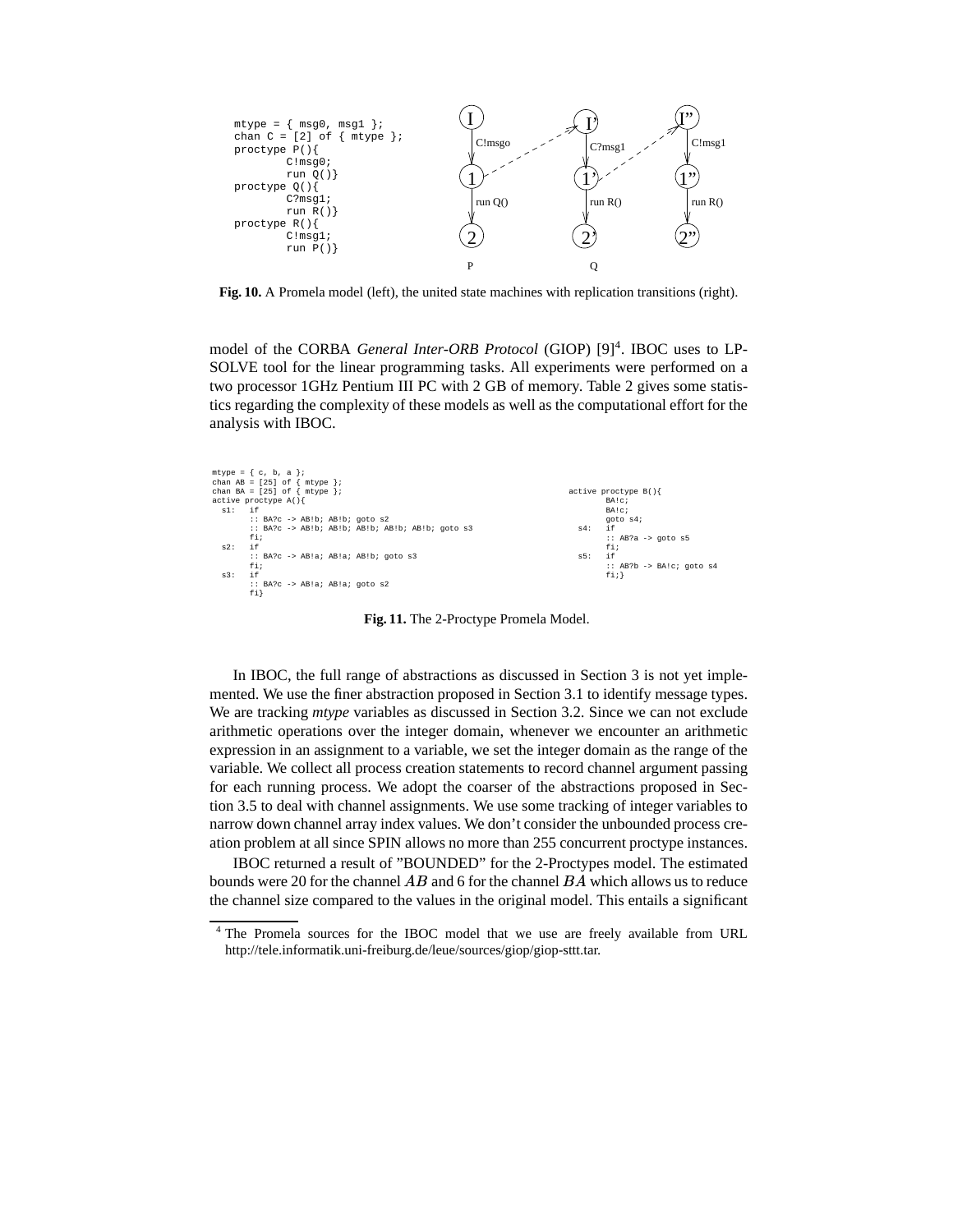|                                      |       |       | 2-Proctype Alternating Bit CORBA GIOP |
|--------------------------------------|-------|-------|---------------------------------------|
| Processes                            |       |       |                                       |
| <b>States</b>                        | 20    | 12    | 135                                   |
| <b>Transitions</b>                   | 21    | 22    | 163                                   |
| Message types                        |       |       | 108                                   |
| Channels                             |       |       |                                       |
| Reported cycles                      |       | 13    | 2638                                  |
| Generated vectors                    |       | 13    | 752                                   |
| Runtime for cycle detection [sec.]   | 0.062 | 0.218 | 7.187                                 |
| Runtime for boundedness check [sec.] | 0.000 | 0.031 | 0.098                                 |
| Runtime for computing bounds [sec.]  | 0.032 |       | 1.265                                 |

**Table 2.** Model Complexity Statistics and Computational Effort for Analysis

state space reduction. Note that neither the boundedness result nor the estimated bounds could easily be derived from the model by manual inspection.

"UNKNOWN" was returned for the model of the Alternating Bit Protocol. When such a verdict is returned, IBOC indicates control flow cycles that possibly contribute to the unbounded growth of a channel. For this model IBOC identified the cycle in which the sender sends messages to the system as a potential source of unboundedness. This is quite plausible since in the sender can flood the Alternating Bit protocol in an unconstrained fashion. In the sequel we will refer to the potentially unbounded cycles that IBOC identifies as *counterexamples*.

The GIOP model is a real-life communication protocol with significant complexity. It amongst other features it supports server object migration between different Object Request Brokers (ORBs). IBOC returned an "UNKNOWN" result for the GIOP model and provided two counterexamples within a very reasonable runtime. One counterexample is the cycle where a GIOP client ORB forwards a user request message to the GIOP agent ORB. The execution of this cycle can cause unboundedness if there are an unbounded number of user requests. The other counterexample is the cycle where server objects register their migration from one ORB to another. If we allow migrations to happen at any time, the system is flooded by an unbounded number of register messages. We eliminated these two sources of unboundedness from the GIOP system and applied IBOC again to the modified model. We obtained a result "BOUNDED" which indicates that the two counterexamples were indeed the only sources of unboundedness in the system. While some of the buffer bound estimates were larger than the ones assumed in [9], there were also some channels with smaller estimates. For instance, the size of the channel  $toServer$  in [9] is 3 while its estimate is 1.

# **5 Related Work**

There is a long history of work on the handling of infinite communication buffers in automated system analysis. An overapproximation using the assumption that buffers may loose messages is proposed in [1]. Sufficient syntactic conditions for the *un*boundedness of communication channels in CFSM systems are proposed in [8]. There is a history of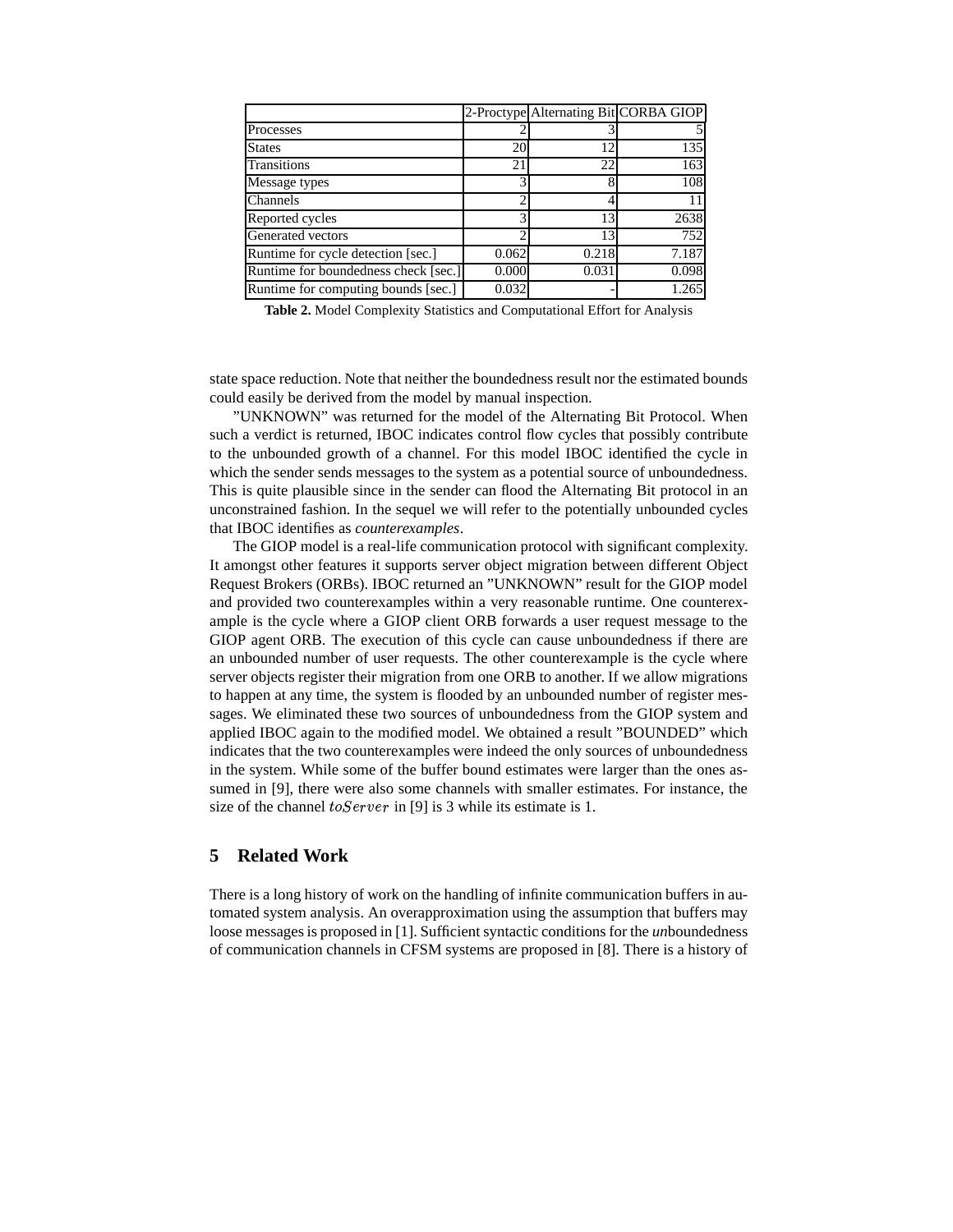checking properties of Petri-Nets using linear programming techniques (c.f. [11, 5]) but these approaches do not encompass boundedness tests. We are not aware of any work prior to ours that addresses buffer capacity estimation for CFSM-type models. Various attempts have been made to define formal operational semantics for Promela [13, 2, 16]. Note that our analysis largely relies on the recognition of statically analyzable features of Promela models, such as the control flow cycles, and many of the semantic subtleties of Promela were abstracted away. As a consequence our work does not depend on the availability of a completely specified and unanimously agreed semantics definition for Promela.

# **6 Conclusion**

We presented an incomplete test for buffer overflows in Promela models as well as a conservative estimate for the maximal occupancy of Promela message channels. The experimental results we presented indicate that the analysis method scales well to problems of realistic size. We also illustrated that the analysis produces useful results, in particular the maximal occupancy estimates help in finding smaller models.

In comparison to the UML RT analysis presented in [10] the analysis of Promela code imposes more challenges on the employed code abstraction techniques. Due to its syntactically more constrained nature, the determination of message types and the identification of communication channels is not an issue.

Current research focuses on the improvement of counterexample handling and the identification of sources of unboundedness. As we discussed above, IBOC attempts to point the user to potential sources of unboundedness. Determining the non-spuriousness of a counterexample and the ensuing abstraction refinement are currently entirely handcraft, and we are currently working towards more automated support at this end.

*Acknowledgements.* The third author was supported through the DFG funded project IMCOS (grant number LE 1342/1). We thank all involved students, in particular Quang Minh Bui, for their effort in developing IBOC.

### **References**

- 1. P. Abdulla and B. Jonsson. Verifying Programs with Unreliable Channels. In *LICS'93*. IEEE, 1993.
- 2. William R. Bevier. Towards an operational semantics of promela in acl2. In *Proceedings of the Third SPIN Workshop, SPIN97*, 1997.
- 3. A. Bouajjani and R. Mayr. Model checking lossy vector addition systems. In *Proc. of STACS'99*, volume 1563 of *LNCS*. Springer Verlag, 1999.
- 4. D. Brand and P. Zafiropulo. On communicating finite-state machines. *Journal of the ACM*, 2(5):323–342, April 1983.
- 5. J. Esparza and S. Melzer. Verification of safety properties using integer programming: Beyond the state equation. *Formal Methods in System Design*, 16:159–189, 2000.
- 6. J. Esparza and M. Nielsen. Decidability issues for Petri nets a survey. *Journal of Informatics, Processing and Cybernetics*, 30(3):143–160, 1994.